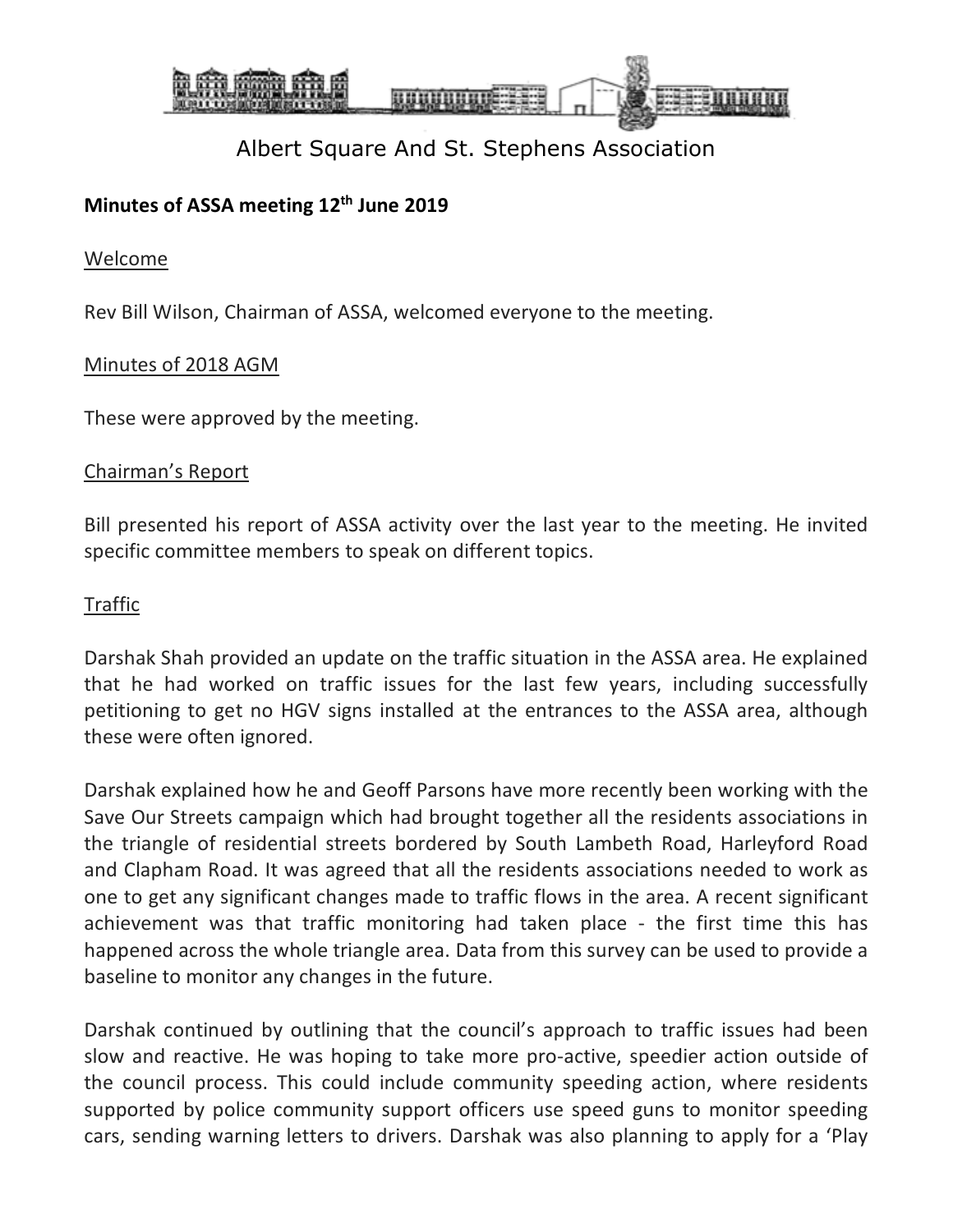

Street' street closure where local roads can be closed for a few hours at the weekend to all but immediately local traffic. This allows children to use the street to play in for an afternoon.

The Fentiman Road residents had started taking photos of lorries which were breaking the HGV ban, and posting these to social media, tagging the offending companies. Darshak encouraged others to follow this approach.

There was support from meeting for Darshak's efforts, and some further discussions on the possible schemes for reducing traffic.

### **Filming**

Peter Edwards addressed the meeting on the subject of filming. In previous years we had seen a significant amount of filming. This produced good income for ASSA, but did result in significant disruptions. A filming protocol was put in place with the Lambeth Film Office to set out the expectations of ASSA when filming took place with the ASSA area. Filming has reduced in the last couple of years, but there was a recent large film shoot on the Mursell Estate. This caused significant disruption on the approach road to Albert Square, which was not conducted in accordance with the protocol. Peter had secured a small donation to ASSA and raised his concerns with the Lambeth Film Office.

#### **Bins**

Paul Orssich raised the misuse of the public litter bin at the junction of Aldebert Terrace and St Stephen's Terrace, which was regularly used for the disposal of domestic rubbish sacks, rather than for street litter which is its intended use. Bill asked that Cllr Caldicott take note of this issue. Viv Aylmer suggested that the bin simply be removed, and others suggested that the bin be converted to a specific dog waste bin.

Charles Glanville asked the meeting to note his thanks for the speed with which the Lambeth graffiti team had removed graffiti that had been painted on the bin enclosures in Albert Square.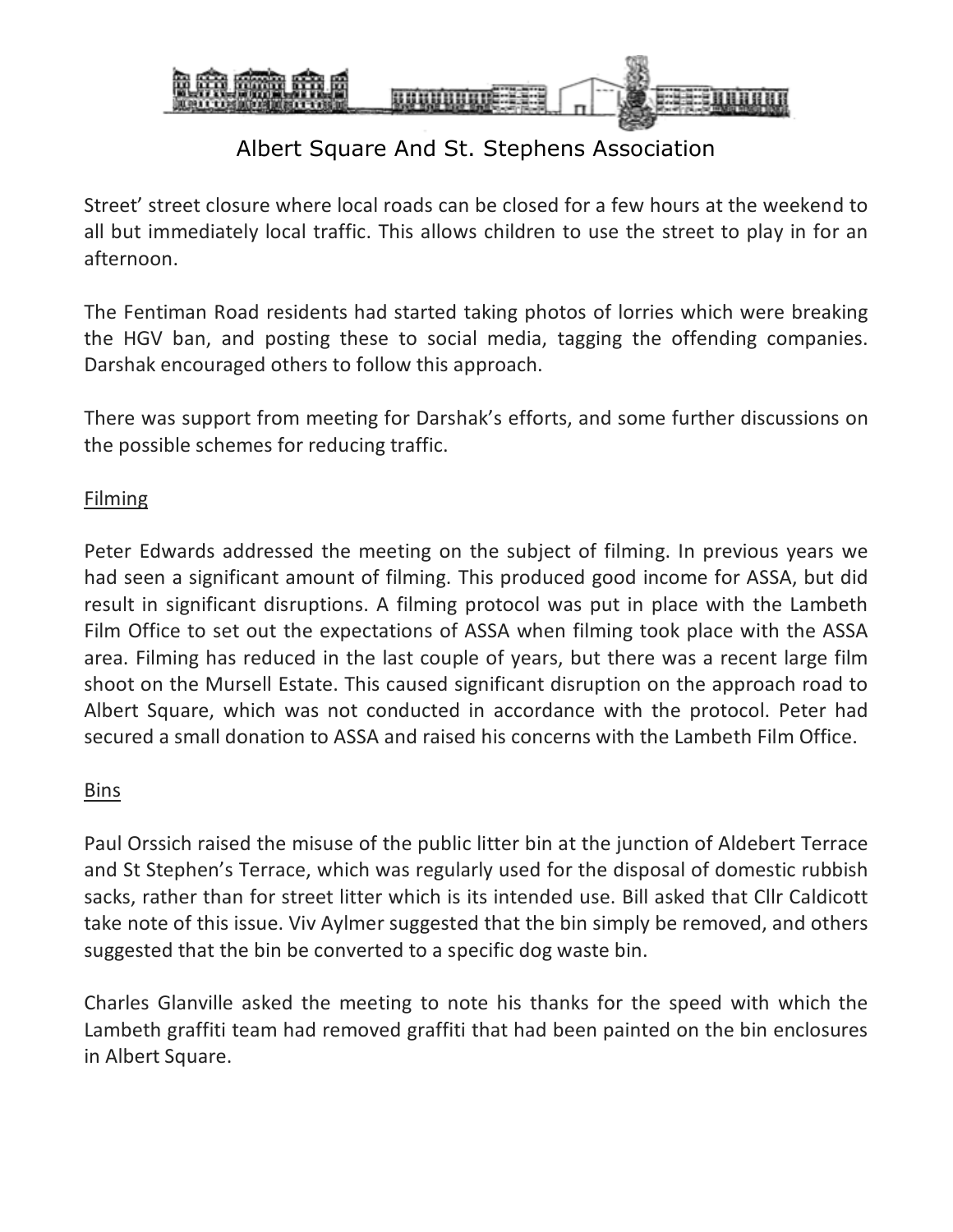

#### Policing and Crime

Peter Edwards explained that he had asked a member of the Stockwell Safer Neighbourhood Team to join the meeting, but they were unable to do so due to a preplanned operation taking place this evening. The SNT had given some advice and information on vehicle crime in the area. They saw two types of crime in the area. Firstly, people who accidentally leave their cars unlocked will regularly find that they are ransacked for loose change and other easily removed items. Peter advised that he regularly sees people checking car doors to see if they are unlocked. Secondly, the SNT sometimes receive reports of cars which were locked are accessed, including a recent issue where a car on Wilkinson Street was quite significantly damaged after being opened without a key. The SNT had explained that cars with keyless entry can be accessed by thieves using amplifiers to transmit the signal from a keyfob inside the house to the street outside. Emma Robb explained that she had recently purchased a small metal pouch in which she keeps her key fob when in the house. This pouch prevents the transmission of the radio signal needed to open the car.

#### Underground Noise

Emma Robb gave an update on underground noise. She outlined that there had been an increase in the last few years in noise from the Victoria Line which runs under the far east corner of Aldebert Terrace, Albert Square and Wilkinson Street. Whilst there had been some visits from TfL to monitor the noise, there had been no reduction in noise levels. ASSA were planning to write to TfL to request some action be taken. Cllr Caldicott suggested that ASSA should also write to our GLA member, Florence Eshalomi.

#### Planning

Bill explained that ASSA needed a volunteer to monitor for new planning applications within the ASSA area, as Viv Aylmer was no longer able to perform this role. There was also a need to maintain a watch on larger planning issues that whilst not within the area would have an impact on the ASSA streets, such as the Vauxhall Bus Station redevelopment.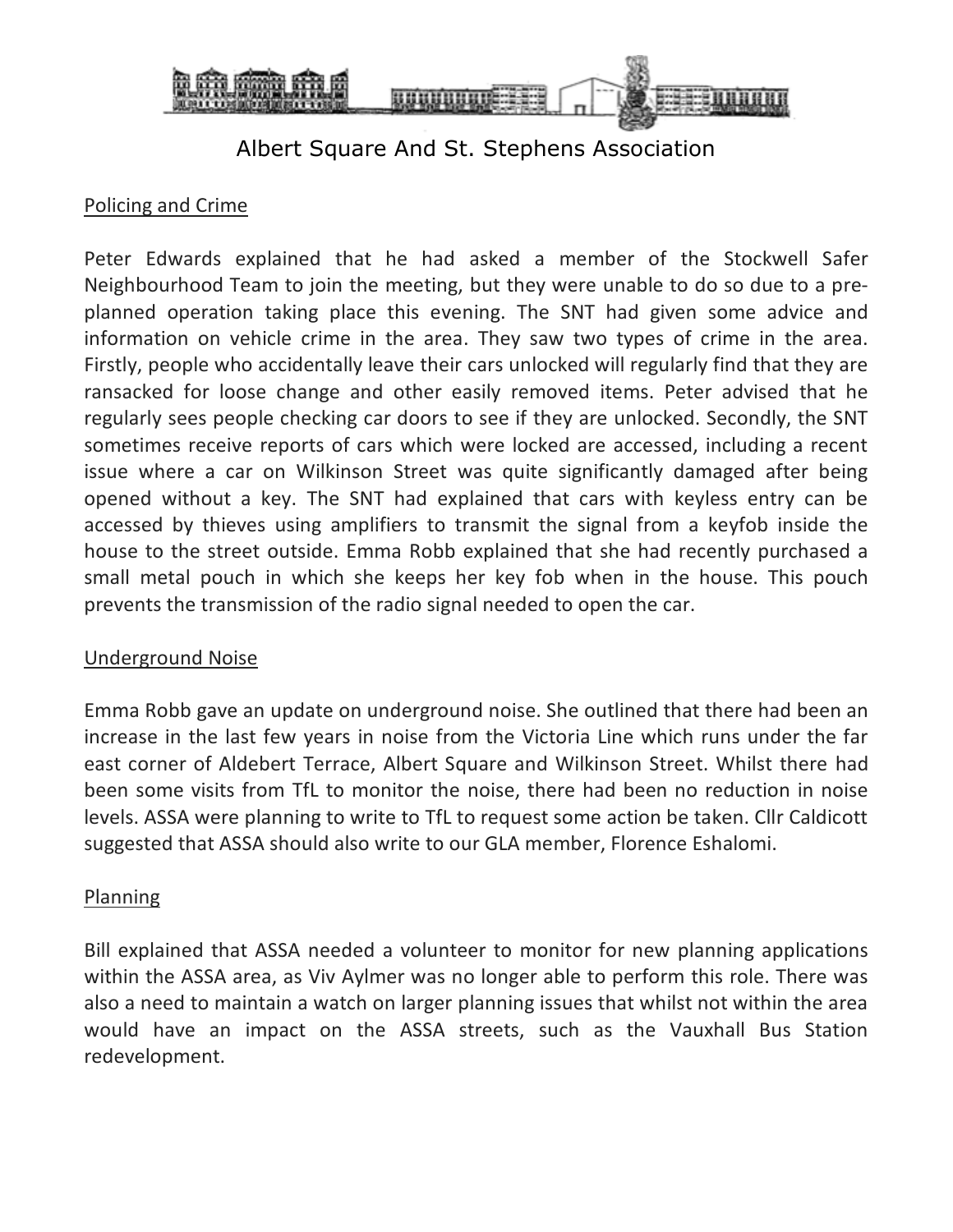

Sundiatu Dixon-Fyle gave an update on the South Lambeth Estate redevelopment. There had a been a delay to the start of the work whilst a suitable contractor was chosen, but the work was scheduled to start in around a year's time.

### Community Freshview

Bill spoke about this event held earlier in the year where a lot of great work was done to tidy up the flower beds and buildouts. Another event was planned for later in the year. The event will be followed by a lunch in the church for volunteers.

#### Trash and Treasure

Paul Mawdsley gave a summary of the Trash and Treasure event held in May which was a great success. A lot of stalls were setup and a wide range of good were for sale. Next year's event would take place on the second Saturday in May.

#### Financial Report

Paul Mawdsley presented the latest financial report for the Association. He firstly thanked Sid Stiles for his 35 years of service as ASSA Treasurer. Paul explained that our income for the past year had been just £150 of filming income. Our expenditure last year consisted of printing costs and public liability insurance. ASSA had net assets of £1744 at the end of the year. At this level, ASSA would not be actively seeking bids for donations to local charities as it had done in the past.

Michael Leapman asked why no membership fee was charged. Paul explained that whilst ASSA had charged a fee many years ago, no fee had been charged for sometime, and the committee had decided that this was not required at the moment. There was some discussion about the merits of re-introducing a small membership fee, including the suggestion that such a fee might increase engagement in ASSA.